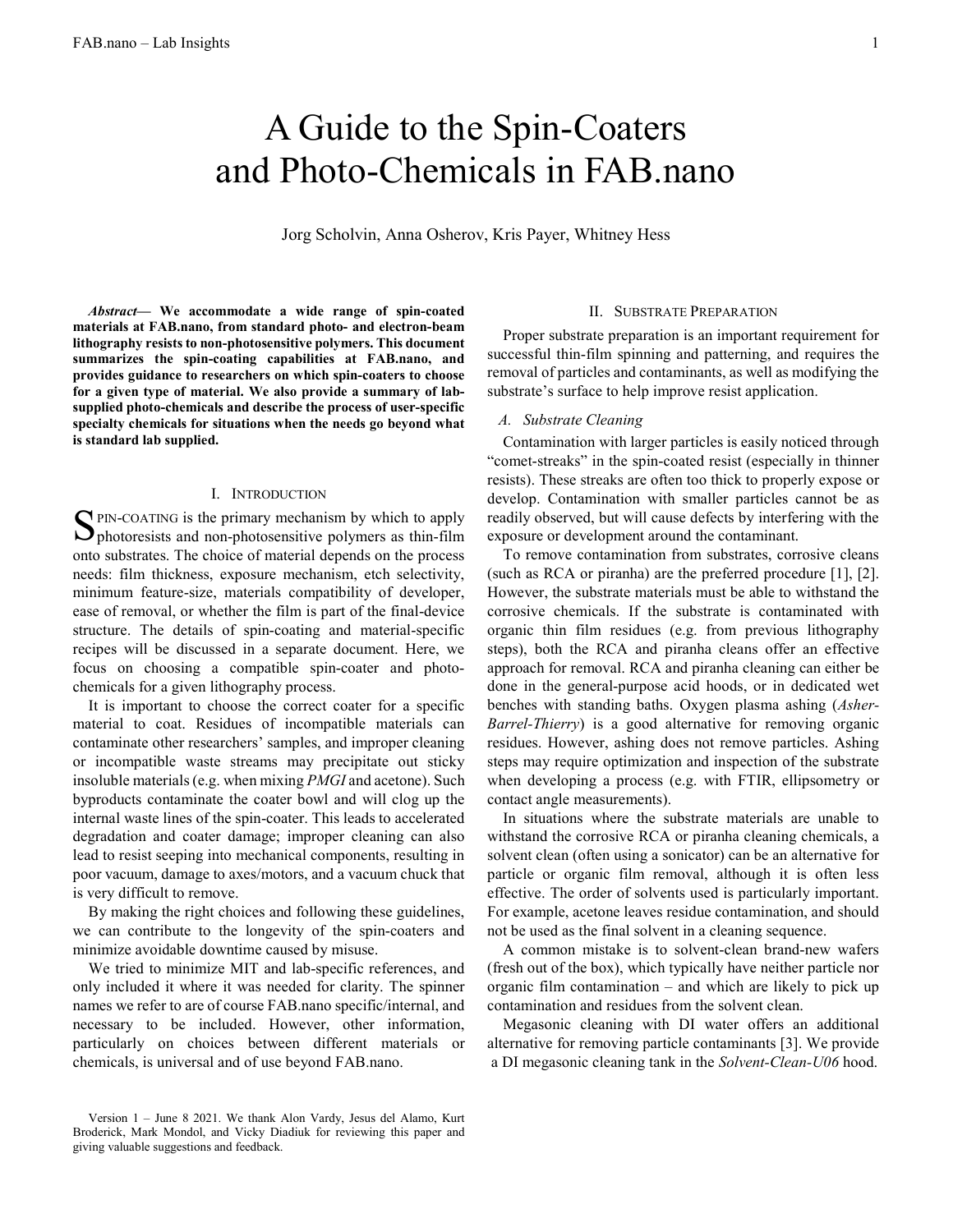| FAB.NANO OVERVIEW OF AVAILABLE SPIN-COATERS AND THEIR PROPERTIES |                                      |                             |                                 |                                                                                                                                  |  |  |  |  |
|------------------------------------------------------------------|--------------------------------------|-----------------------------|---------------------------------|----------------------------------------------------------------------------------------------------------------------------------|--|--|--|--|
| MIT.nano Tool Name                                               | Location $&$<br>Associated Hood      | Alternative                 | Waste Stream /<br>Compatibility | Intended for                                                                                                                     |  |  |  |  |
| Spinner-Resist-U12                                               | 12U<br>General-Spinner-Hood          | Spinner-Resist-L10          | Acetone                         | Standard photoresists, EBL resists, approved personal<br>resists                                                                 |  |  |  |  |
| Spinner-Resist-L10                                               | 10L<br>PhotoPrep-L10                 | Spinner-Resist-U12          | Acetone                         | Standard photoresists, EBL resists, approved personal<br>resists                                                                 |  |  |  |  |
| Spinner-Resist-Dispense-U10                                      | 10U<br>Resist-Spinner-Hood           | Spinner-Resist-U12          | Acetone<br><b>EBR</b>           | Fab.nano baseline/standard photoresists only<br>(AZ3312, AZnLOF, AZ10XT)                                                         |  |  |  |  |
| CoatDevelop-picoTrack                                            | 8L<br>Dedicated enclosure            | Spinner-Resist-Dispense-U10 | Acetone<br><b>EBR</b>           | Automated coater/developer track for wafers and<br>standard thin resists (AZ3312, AZ nLOF). 6" and 8"<br>wafers only.            |  |  |  |  |
| Spinner-PMGI-U12                                                 | 12U<br>General-Spinner-Hood          | Spinner-Polymer             | Foil Lining (1)                 | Only spinner for PMGI or LOR                                                                                                     |  |  |  |  |
| Spinner-EBL                                                      | 6U (white light)<br>EBL-Spinner-Hood | Spinner-Resist-L10          | Acetone                         | Electron beam lithography (EBL) resists that are not<br>photosensitive (e.g. PMMA, HSQ)                                          |  |  |  |  |
| Spinner-Polymer                                                  | 4U (white light)<br><b>TBD</b>       |                             | Bowl Liner (2)                  | Coating polymers that are not photosensitive (e.g.<br>PI2500 series polyimide, PU, BCB) and approved<br>nanoparticle suspensions |  |  |  |  |
| Spinner-SU8                                                      | 24U<br>SU8-Spinner-Hood              |                             | <b>PGMEA</b>                    | All negative epoxy resists (e.g. SU8, mr-DWL) and soft<br>lithography                                                            |  |  |  |  |

TABLE I

(1): This spinner has no plumbed waste collection system, and Al foil is used to line the bowl and collect waste. Cleaning the lid and bowl can be done with EBR

and fab-wipes. Refer to the system SOP for details.

(2): Cleaning procedure is determined on a case-by-case basis, depending on the polymer being spun. A bowl-liner is used to collect and then transfer the waste, following by cleaning of the bowl with a compatible solvent (again, determined on a case-by-case basis). Refer to the system SOP for details.

| TABLE II - PART 1 OF 2 |  |  |
|------------------------|--|--|
|------------------------|--|--|

| SPIN-COATERS AND PHOTORESIST COMPATIBILITIES, FOR STANDARD AND E-BEAM LITHOGRAPHY RESISTS |                  |         |                          |                          |                                   |            |                    |      |                      |                                       |
|-------------------------------------------------------------------------------------------|------------------|---------|--------------------------|--------------------------|-----------------------------------|------------|--------------------|------|----------------------|---------------------------------------|
| MIT.nano Tool Name                                                                        | AZ3312           | $XT-10$ | nLOF                     | PMGI/<br>LOR(2)          | Approved User<br>Photoresists (3) | <b>HSO</b> | PMMA.<br>ZEP. CSAR | ma-N | ESpacer<br>DisCharge | Approved User<br><b>EBeam Resists</b> |
| Spinner-Resist-U12                                                                        | Yes              | Yes     | Yes                      | ۰                        | Yes(2)                            | Yes        | Yes                | Yes  | Yes                  | Yes $(2)$                             |
| Spinner-Resist-L10                                                                        | Yes              | Yes     | Yes                      | $\sim$                   | Yes(2)                            | Yes        | Yes                | Yes  | Yes                  | Yes(2)                                |
| Spinner-Resist-Dispense-U10                                                               | Yes              | Yes     | Yes                      | $\overline{\phantom{a}}$ | Yes $(2)$                         | ۰          |                    |      |                      |                                       |
| CoatDevelop-picoTrack                                                                     | Yes              | ۰       | Yes                      | $\sim$                   | Yes $(2)(4)$                      | ۰          | -                  | -    | -                    | $\overline{\phantom{a}}$              |
| Spinner-EBL                                                                               |                  |         | ۰                        |                          |                                   | Yes(5)     | Yes                | ۰    | Yes                  | Yes(2)                                |
| Spinner-PMGI-U12                                                                          |                  | -       | $\overline{\phantom{a}}$ | Yes                      | ۰                                 |            |                    |      |                      |                                       |
| Spinner-SU8                                                                               | $\left(1\right)$ | (1)     | (1)                      | ٠                        | (1)(2)                            | ۰          |                    |      | -                    | $\overline{\phantom{a}}$              |
| Spinner-Polymer                                                                           |                  |         | ۰                        | Yes                      |                                   |            |                    |      |                      |                                       |

TABLE II - PART 2 OF 2

| Spin-Coaters and Photoresist Compatibilities. For Standard and E-Beam Lithography Resists |  |  |
|-------------------------------------------------------------------------------------------|--|--|

| MIT.nano Tool Name          | SU8 Series mr-DWL |     | Approved User | Approved User<br>SU8-like Resists Nanomaterials (5) | Polyimide<br>(Non-Photo) | Polyimide<br>(Photosensitive) | <b>BCB</b> | Approved User<br>Polymers (5) |
|-----------------------------|-------------------|-----|---------------|-----------------------------------------------------|--------------------------|-------------------------------|------------|-------------------------------|
| Spinner-Resist-U12          |                   |     |               |                                                     |                          | ۰.                            |            |                               |
| Spinner-Resist-L10          | ۰                 |     |               | -                                                   |                          | $\overline{\phantom{a}}$      |            | -                             |
| Spinner-Resist-Dispense-U10 | ۰.                |     |               | $\overline{\phantom{a}}$                            |                          | ۰.                            |            |                               |
| CoatDevelop-picoTrack       | ۰                 |     |               | $\overline{\phantom{a}}$                            |                          | $\sim$                        | ۰          |                               |
| Spinner-EBL                 |                   |     |               |                                                     |                          | ۰.                            |            |                               |
| Spinner-PMGI-U12            | ۰                 | ۰   |               | ٠                                                   | Yes                      | Yes                           |            | -                             |
| Spinner-SU8                 | Yes               | Yes | Yes           | ۰                                                   | $\overline{\phantom{0}}$ | Yes(2)                        | ٠          |                               |
| Spinner-Polymer             |                   |     |               | Yes                                                 | Yes                      | $\overline{\phantom{a}}$      | Yes        | Yes                           |

(1): Only for specifically approved cases where regular resist must be spun on top of SU8 (and the proximity is important to the work).

(2): With adequate precautions to avoid incompatible waste-stream and clogging of system. See staff for training.

(3): The PTC approval will specify the coater to be used for your resist

(4): With syringe dispense system, see staff for training

(5): Preferred option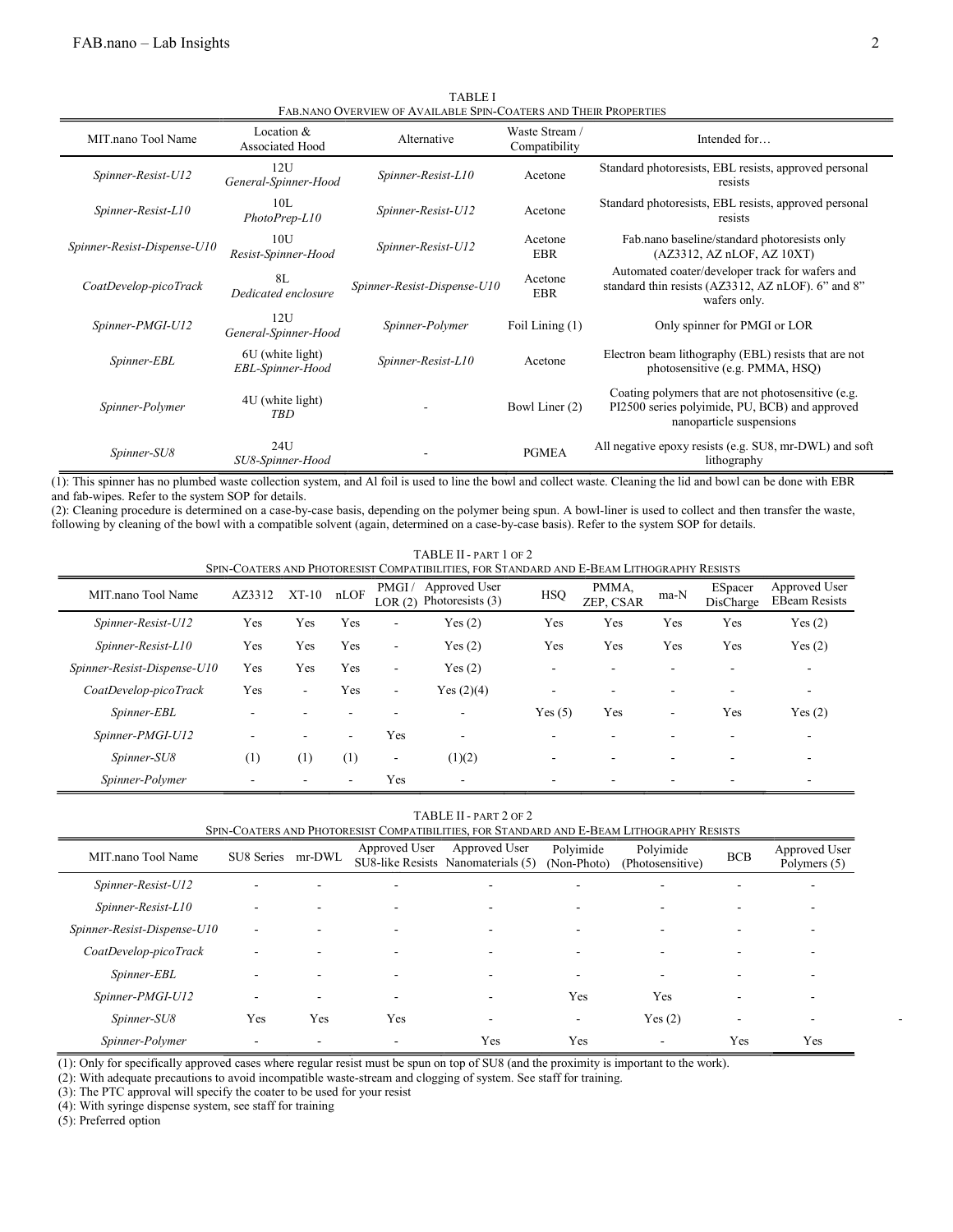#### B. Surface Preparation

Once the substrate is clean, its surface needs to be made compatible (primed) for the resist. The goal of priming is to temporarily enhance the compatibility of the substrate for a coated resist. Different resist materials may require different priming approaches. Incompatibilities between surfaces and resist can cause peeling and resist failure during develop or subsequent etches. A primed surface's properties are time sensitive, and therefore priming should take place shortly before spin-coating.

The standard procedure for hydrophilic Si and  $SiO<sub>2</sub>$  surfaces is to start with a de-hydration bake, followed by the application of HMDS to create a partially hydrophobic surface that acts as a barrier to polar liquids at the surface-resist interface, thereby preventing resist undercut during development [4]. The HMDS oven (HMDS-Yes-U10) accomplishes both the de-hydration and hydrophobic modification at the same time. Surface conditions can be checked by observing the contact angle of a water drop (a hydrophobic surface is desired for coating resist).

The benefit of HMDS may not extend well to non-Si materials or non-standard photoresists, and the combination of resist and substrate materials has to be carefully considered when choosing a surface preparation method. For example, to improve adhesion to III-V semiconductor surfaces, SurPass 3000 is used with HSQ, while other resists on III-V surfaces may use SurPass 4000 [5].

# III. SPIN-COATERS

# A. Equipment Overview

The spin-coaters in FAB.nano are summarized in Table I with their capabilities and intended uses. With the exception of the automated coater-track and the PMGI spinner, all of the spinners are Brewer CBX or CEE Apogee manual spin-coaters that share similar basic hardware and user interfaces, though some spinners have added features such as automatic dispense. Having multiple spin-coaters provides backup capabilities and helps reduce bottlenecks for users. It also allows us to separate materials that may have incompatible waste streams or cleanliness requirements.

Table II summarizes the types of resists and maps them onto the spin-coaters they can be used on. We differentiate primarily by waste-stream compatibility, with the main differentiation between "normal" photoresists and often more viscous epoxynegative resists (e.g. SU8, mr-DWL), polyimide, and "general" or "exploratory" polymers and nanomaterials. More details about each resist are provided in the chemical section.

#### B. General Resist Spin-Coaters

The broadest-use spin-coaters are the manual "Spinner-Resist-U12" and "Spinner-Resist-L10". They do not have autodispense mechanisms, and can accommodate pieces to 8" wafers. Photoresist is pipetted onto the sample, with our baseline resists stored in the hood. Approved user resists are stored in the cabinet below the hood.

Waste is collected and routed to a carboy behind the hood.

We use acetone to clean the bowl from resist residues. Although acetone has a greater fire hazard than other solvents, for manual cleaning it is preferred due to a lower health hazard. Any resist used must therefore be compatible with an acetone wastestream. As summarized in Table II: PMGI, thick polymers (e.g. polyimide, BCB), custom polymers, and negative epoxies (e.g. SU8 or mr-DWL) are not permitted. They have dedicated spincoater choices, instead.

Electron-beam lithography (EBL) resists may be spun on the AllPurpose spin-coaters, though the dedicated Spinner-EBL is our preferred spin-coater for some EBL resists (see Table III).

# C. Automated Dispense Spin-Coaters

For large samples (particularly wafers), we offer automated dispense spin-coating of three baseline resists: thin, positive AZ 3312; negative, liftoff  $\vec{AZ}$  nLOF 2020; and thick, positive  $\vec{AZ}$ 10XT 520cP. Automated resist-dispense and develop can help improve spin homogeneity, repeatability and film-quality on wafers, reduce chemical waste, minimize direct handling of chemicals, and provide faster throughput for multiple wafers.

The **Spinner-Resist-Dispense-U10** is a manual spin-coater with these three resists plumbed for automatic dispense controlled by the software of the spin-coater. This also simplifies dynamic dispense (the application of photoresist while wafer is spinning at a low speed). The spinner's purpose and strength is to apply the three standard resists (Table III) onto wafers. For pieces or user-specific resists, one of the manual spin-coaters should be used.

Spin-coating produces excellent film uniformity except at the very edge of the sample, where resist can form a thicker "edge bead". Resist can also seep to the backside, and splashes from the coater bowl can end up on the backside as well. Both the edge bead and backside contamination can be a problem in subsequent process steps (contaminating hotplates, creating flatness errors during exposure). Backside edge-bead removal (EBR) sprays a solvent (e.g. EBR 70/30) from the bottom, to eliminate resist residues on the wafer backside. Because the EBR solvent can seep around to the wafer frontside near the edge, it also reduces the edge-bead. Resist quality assessment using profilometry (e.g. stylus Dektak, AFM) or optical methods (reflectometry or ellipsometry) can help characterize the resist profile and surface topography, and quantify the edgebead.

The **CoatDevelop-picoTrack** is a fully automated coatdevelop system, restricted to 6" and 8" wafers because of the robot handling and automation. Its main strength is high throughput and process repeatability (particularly when developing). We provide the two thin baseline resists: thin, positive AZ 3312; and negative, liftoff AZ nLOF 2020. A syringe-based manual dispense option is available for approved user-resists and coatings. Thick resist coating (AZ 10XT 520cP) is currently not supported, because the viscosity is too high for the system's resist pump. Even when running a small number of wafers, the CoatDevelop-picoTrack offers throughput advantages, because it contains in-situ vapor-prime modules for HMDS application.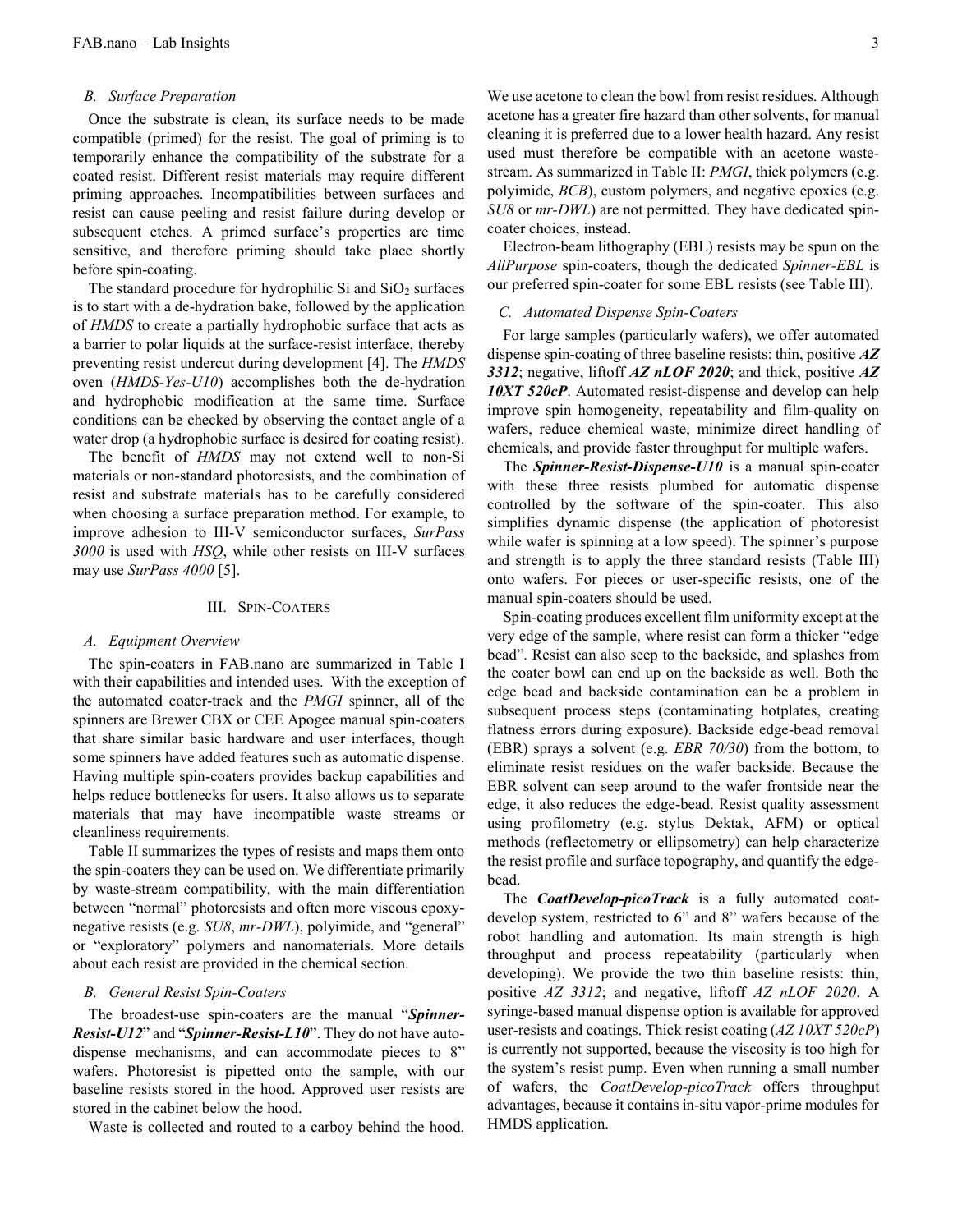|                                 |                                   |                       | FAB.NANO OVERVIEW OF LAB-SUPPLIED RESIST MATERIALS AND THEIR PROPERTIES |                            |                                |                                                                     |  |  |  |
|---------------------------------|-----------------------------------|-----------------------|-------------------------------------------------------------------------|----------------------------|--------------------------------|---------------------------------------------------------------------|--|--|--|
| Name                            | Thickness<br>Range in $\mu$ m (1) | Type                  | Carrier Solvent                                                         | Recommended<br>Removal (2) | Developer                      | Application                                                         |  |  |  |
| <b>Standard UV Photoresists</b> |                                   |                       |                                                                         |                            |                                |                                                                     |  |  |  |
| AZ 3312                         | 1.5                               | Positive              | <b>PGMEA</b>                                                            | Acetone                    | $0.26N$ TMAH<br>(AZ300/726MIF) | Baseline "Thin Resist"                                              |  |  |  |
| AZ nLOF 2020<br>AZ nLOF 2035    | 2.0<br>3.5                        | Negative              | <b>PGMEA</b>                                                            | Acetone                    | 0.26N TMAH<br>(AZ300/726MIF)   | Baseline "Liftoff Resist"                                           |  |  |  |
| AZ 10XT 520cP                   | 12                                | Positive              | <b>PGMEA</b>                                                            | Acetone                    | 0.35N TMAH<br>(AZ 435MIF)      | Baseline "Thick Resist"                                             |  |  |  |
| Non-Photosensitive Films        |                                   |                       |                                                                         |                            |                                |                                                                     |  |  |  |
| PMGI SF5                        | 1.5                               | Not<br>Photosensitive | Cyclopentanone                                                          | <b>NMP</b>                 | 0.26N TMAH<br>(AZ300/726MIF)   | Used for bilayer liftoff<br>Incompatible with acetone               |  |  |  |
|                                 |                                   |                       | Thick Negative Epoxy Resists for Soft Lithography                       |                            |                                |                                                                     |  |  |  |
| SU8 2000.5                      | 0.5                               |                       |                                                                         |                            |                                |                                                                     |  |  |  |
| SU8 2002                        | 2                                 |                       |                                                                         |                            |                                |                                                                     |  |  |  |
| SU8 2005                        | 5                                 |                       |                                                                         |                            |                                | Thick epoxy resist for soft                                         |  |  |  |
| SU8 2010                        | 10                                |                       | Cyclopentanone                                                          | <b>PGMEA</b>               | <b>PGMEA</b>                   | lithography. On MLA-150 use 375                                     |  |  |  |
| SU8 2025                        | 25                                | Negative              |                                                                         |                            | and IPA rinse                  | nm laser. Can also be exposed using                                 |  |  |  |
| SU8 2050                        | 50                                |                       |                                                                         |                            |                                | e-beam lithography.                                                 |  |  |  |
| SU8 2100                        | 100                               |                       |                                                                         |                            |                                |                                                                     |  |  |  |
| SU8 2150                        | 150                               |                       |                                                                         |                            |                                |                                                                     |  |  |  |
|                                 |                                   |                       |                                                                         |                            |                                |                                                                     |  |  |  |
| mr-DWL5                         | 5                                 | Negative              | GBL                                                                     | <b>PGMEA</b>               | <b>PGMEA</b>                   | Similar to SU8 but more expensive                                   |  |  |  |
| mr-DWL40                        | 40                                |                       |                                                                         |                            | and IPA rinse                  | Formulated for MLA-150 at 405 nm                                    |  |  |  |
|                                 |                                   |                       | Electron Beam Lithography Resists                                       |                            |                                |                                                                     |  |  |  |
| <b>PMMA 950A2</b>               | $50 - 100$ nm                     |                       |                                                                         |                            |                                |                                                                     |  |  |  |
| <b>PMMA 950A4</b>               | $200 - 400$ nm                    |                       |                                                                         |                            |                                |                                                                     |  |  |  |
| <b>PMMA 950A6</b>               | $300 - 600$ nm                    | Positive              | Anisole                                                                 |                            | 3:1 IPA:MIBK                   |                                                                     |  |  |  |
|                                 |                                   |                       |                                                                         | Acetone                    |                                |                                                                     |  |  |  |
| <b>PMMA 950A8</b>               | $400 - 1000$ nm                   |                       |                                                                         |                            |                                |                                                                     |  |  |  |
| <b>PMMA 950A11</b>              | $2 - 5 \mu m$                     |                       |                                                                         |                            |                                |                                                                     |  |  |  |
| <b>PMMA 495A4</b>               | $200 - 400$ nm                    | Positive              | Anisole                                                                 | Acetone                    | 3:1 IPA:MIBK                   | Used for bilayer liftoff                                            |  |  |  |
| <b>ZEP 520A</b>                 | $300 - 700$ nm                    | Positive              | Anisole                                                                 | <b>NMP</b>                 | o-Xylene                       | Much more expensive than PMMA,<br>may have improved RIE performance |  |  |  |
|                                 |                                   |                       |                                                                         |                            |                                |                                                                     |  |  |  |
| CSAR-62 AR-P 6200.04            | $80 \text{ nm}$                   |                       |                                                                         |                            |                                |                                                                     |  |  |  |
| CSAR-62 AR-P 6200.09            | $200 \text{ nm}$                  | Positive              | Anisole                                                                 | <b>NMP</b>                 | o-Xylene                       | Lower-cost alternative to ZEP, to                                   |  |  |  |
| CSAR-62 AR-P 6200.18            | $800 \text{ nm}$                  |                       |                                                                         |                            |                                | provide improved RIE performance                                    |  |  |  |
|                                 |                                   |                       |                                                                         |                            |                                |                                                                     |  |  |  |
| <b>HSQ 2%</b>                   | $30 - 50$ nm                      |                       |                                                                         |                            |                                |                                                                     |  |  |  |
| <b>HSQ 4%</b>                   | $60 - 80$ nm                      | Negative              | <b>MIBK</b>                                                             | Hydrofluoric               | 25% TMAH,                      | Dry etching and very fine features                                  |  |  |  |
| $HSQ$ 6%                        | $100 - 130$ nm                    |                       |                                                                         | Acid                       | Salty Developer                |                                                                     |  |  |  |
|                                 |                                   |                       |                                                                         |                            |                                |                                                                     |  |  |  |
| ma-N 2401                       | $100 \text{ nm}$                  |                       | Cyclopentanone &                                                        |                            | 0.26N TMAH                     |                                                                     |  |  |  |
| ma-N 2403                       | $300 \text{ nm}$                  | Negative              | Anisole                                                                 | Acetone                    | (AZ300/726MIF)                 | Faster and lower cost than HSQ                                      |  |  |  |
|                                 |                                   |                       |                                                                         |                            |                                |                                                                     |  |  |  |
| Electra AR-PC 5090.02           | 42 nm                             | Anti-Charging         | <b>IPA</b>                                                              | Water                      | Water                          | Add-on film for EBeam Lithography<br>to reduce substrate charging   |  |  |  |

TABLE III

(1): Nominal thickness or thickness range based on data sheet, or (if in italic) as measured on our manual spin coaters at 1000 rpm and 4000 rpm.

(2): While acetone removes resist, an IPA rinse is necessary because resist residues remain in the acetone and can remain on the sample if only acetone is used. The IPA (or sometimes Methanol before IPA) rinse prevents that. More details will be covered in a lab insight paper on sample cleaning.

Chemical Acronyms: PGMEA also known as PM Acetate (Propylene glycol methyl ether acetate, or 1-Methoxy-2-propanol acetate), NMP (1-Methyl-2 pyrrolidone), TMAH (Tetramethylammonium hydroxide), IPA (Isopropyl alcohol, 2-propanol, or isopropanol), PMGI (polydimethylglutarimide), MIBK (Methyl isobutyl ketone), GBL (Gamma Butyrolactone)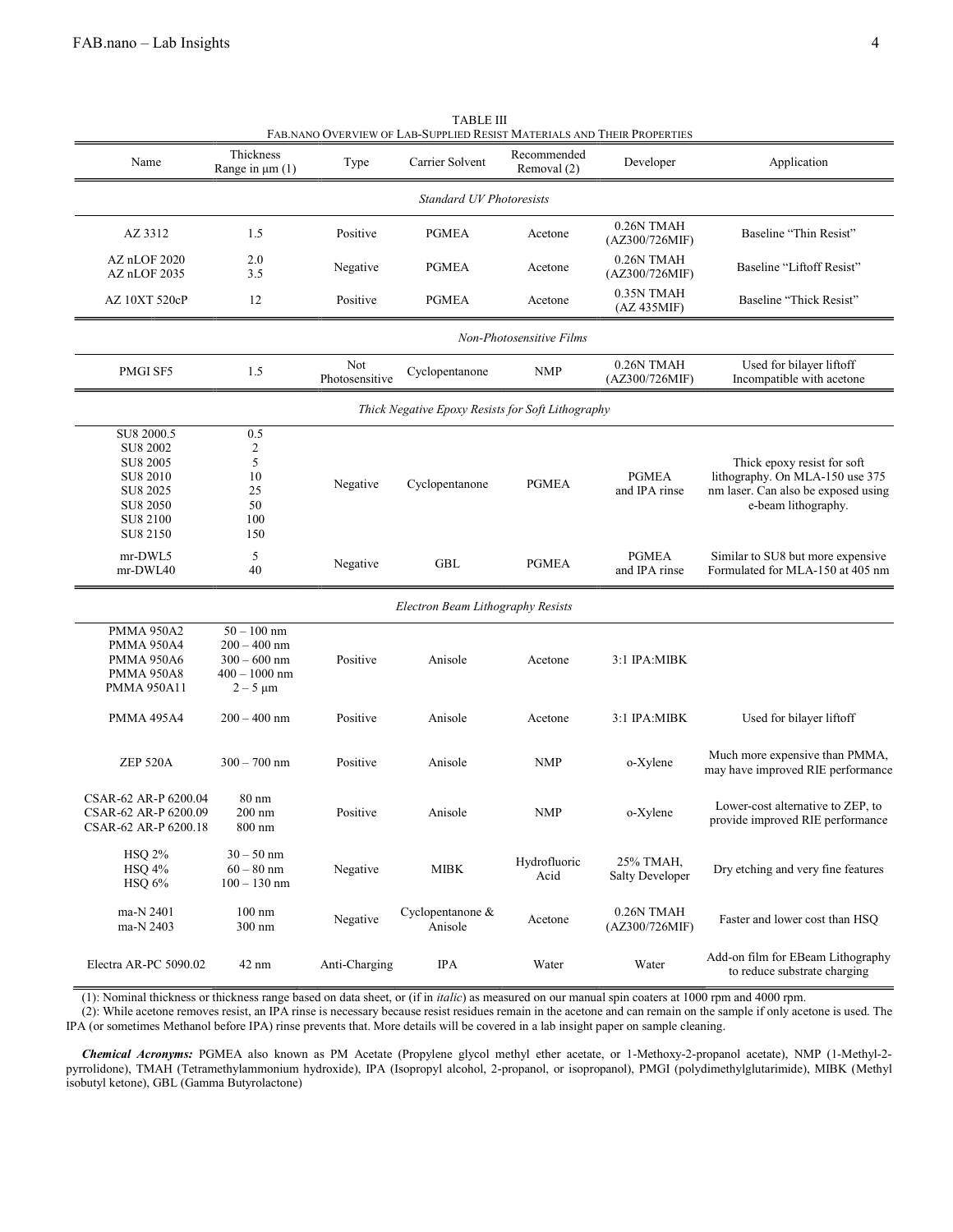#### D. Automated Developers

In addition to manual development, we offer two automated developer systems. The *CoatDevelop-picoTrack* can process 6" or 8" wafers, with spray and puddle recipes and metal-ion-free (MIF) developers. Thick resist can be developed with an appropriate puddle recipe. For more flexibility of substrates (e.g. large pieces or other wafers sizes), the Develop-Brewer-200CBX is an automated dispense/rinse system to develop photoresists with our standard 0.26N MIF developer. Small pieces or wafers with backside patterns should not be developed on this tool because the developer can seep around the backside and into the vacuum line, causing tool problems and damage.

#### E. Specialty: Electron-Beam Lithography Spin-Coater

Resists for electron-beam lithography can be spun on the Spinner-EBL, a dedicated spin-coater for electron beam resists that are not light sensitive (e.g. HSQ, PMMA). As a dedicated spinner for those resists, the Spinner-EBL has the advantage of being readily available to EBL users. We recommend the Spinner-EBL for HSQ because the HSQ freezer is immediately next to it. Because  $HSQ$  can lead to  $SiO<sub>2</sub>$  residue/particulates, and the carrier solvent MIBK evaporates very quickly, the spinner bowl should always be lined with Al foil when spinning HSQ.

### F. Specialty: PMGI & LOR Spin-Coater

An alternative to liftoff using *nLOF* negative resist is a duallayer processes with **PMGI** or **LOR** as the bottom layer. The benefit of the dual-layer approach is that the top layer can be standard positive thin resist (AZ 3312), while the bottom layer is not photosensitive and formulated with different solvents so that there is no cross-dissolution when spinning the top layer. The bottom layer then is "wet-etched" during the develop step, with the undercut profile determined by the length of time the  $PMGI / LOR$  is exposed to developer.

One important consideration is that PMGI / LOR are incompatible with the acetone waste stream generated in our regular spin-coaters. Mixing of PMGI / LOR with acetone results in a sticky precipitate, which clogs up the waste lines



Fig. 1: Photographs showing a clogged spin-coater drain line. PMGI was mixed with acetone and precipitated, fully clogging the drain. This problem occurred in just a few weeks.

and quickly damages the spin-coaters (Fig. 1). Care must be taken to separate PMGI and LOR from the Spinner-Resist-U12 and its Acetone waste stream.

Therefore, all PMGI and LOR films must be spun in the Spinner-PMGI-U12, co-located in the same hood in U12 as the Spinner-Resist-U12. The Spinner-PMGI-U12 helps us separate the waste-streams, avoid incompatibilities, and prevents equipment damage. Waste is collected by lining the spinner bowl with foil and EBR can be used to clean the lid and bowl as needed. Co-locating it allows users to more conveniently spin both layers, switching coaters without having to switch hoods.

For 8" wafers, or as an alternative, the *Spinner-Polymer* is the back-up spinner for PMGI/LOR. The Spinner-Polymer uses a bowl-liner to help collect waste for each run.

# G. SU8 and Soft-Lithography

The 24U lab space provides a full soft-lithography workflow to create SU8 molds and PDMS replicas. The Spinner-SU8 is dedicated for  $SU8$  and similar photosensitive viscous polymers compatible with the SU8/PGMEA/Isopropyl Alcohol wastestream. Acetone should not be used in the spinner, to avoid incompatibilities and formation of precipitates that can clog the waste lines.

The Spinner-SU8 has plumbed PGMEA developer and Isopropyl Alcohol topside rinse for SU8 processing. The spinner has additional auto-dispense capabilities for a lowviscosity SU8 (e.g. up to 5 µm thickness) that can be deployed when demand requires.

# H. General Polymers and Nanomaterials

The **Spinner-Polymer** is a dedicated spin-coater for nonphotosensitive polymers, nanomaterials, and other nonstandard FAB.nano materials. In general, spinnable polymers such as PEDOT:PSS, BCB, Polyimide, PDMS, Polyurethane and other approved materials (e.g. PZT) can be spun on the Spinner-Polymer. Furthermore, materials with nanoparticles in suspension can be spun in the Spinner-Polymer. PMGI and LOR resists can also be used in Spinner-Polymer, particularly for 8" wafers. Because of the range of different materials spun on this coater the bowl is lined and waste is locally collected by the users after each use. The wide range of processes applied at this spin-coater may lead to cross-contamination. Careful cleaning of the bowl liner after each use, and attention to the waste stream are important steps to avoid creating insoluble precipitates in the coater, and assuring process safety and repeatability.

Many of the non-standard FAB.nano materials may require refrigeration during storage. Failure to let the solution warm up can lead to temperature mismatches between the substrate and the solution. These mismatches can result in particle aggregation or thermal cracking upon annealing and subsequent delamination of the spin-coated layer.

Because the Spinner-Polymer accommodates the broadest range of chemicals and solvents, and because of the potential presence of nanomaterials from previous users, there are unique safety concerns that need to be addressed. A strong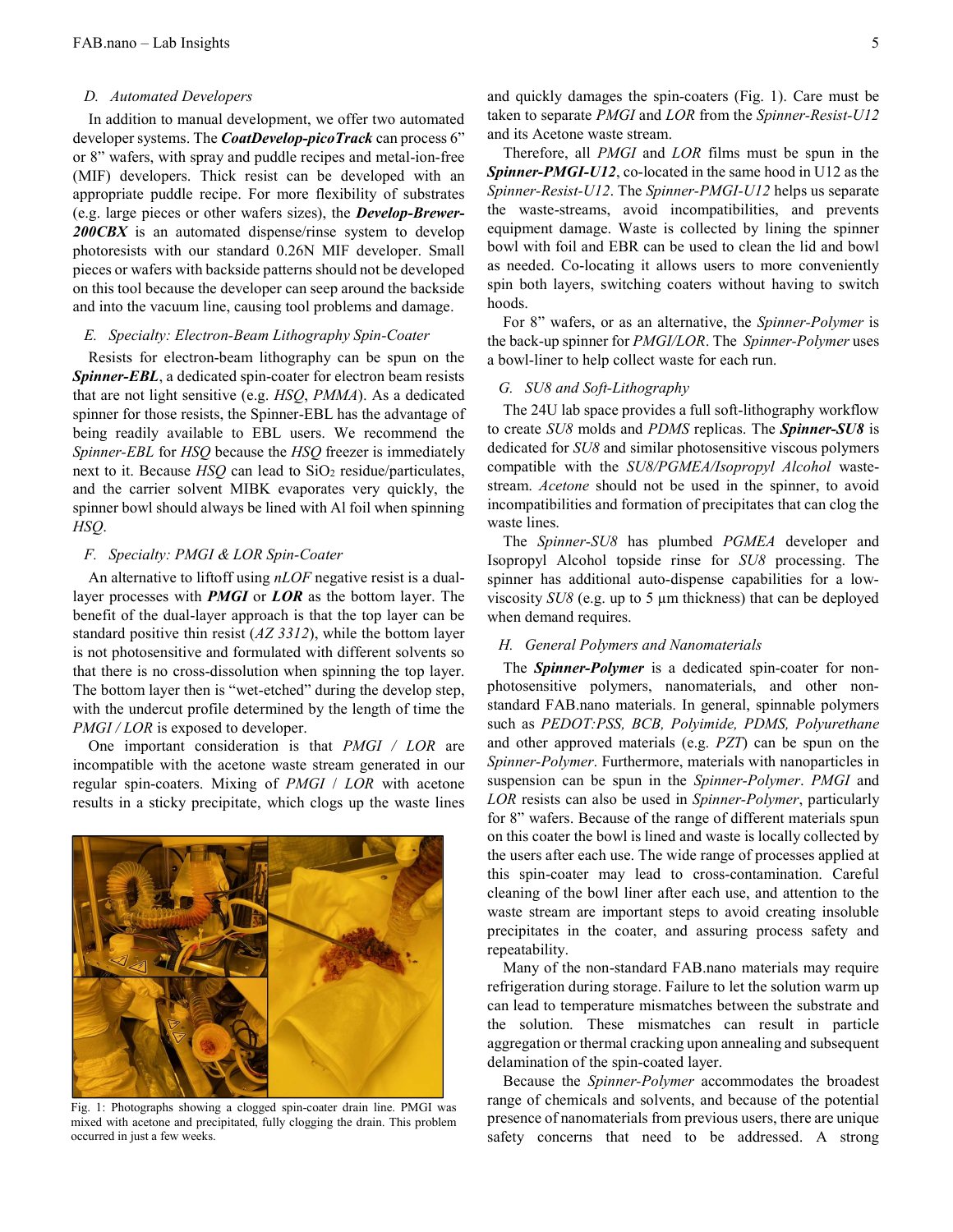understanding of the chemical safety for the material to be used on the Spinner-Polymer is very important, and users should discuss with staff the specific safety procedures on this coater to ensure cleaning and waste handling are properly addressed for their materials.

### IV. LAB-SUPPLIED PHOTO-CHEMICALS

This section provides a more in-depth overview of all the FAB.nano supplied resists. Photo-chemicals that are not provided by FAB.nano can be requested as user-supplied chemicals, outlined in Section V.

Table III shows all of the photoresists that FAB.nano supplies. There are four broad categories: standard (baseline) resists, resists with acetone-incompatible waste-streams (PMGI), Soft-Lithography/SU8, and electron-beam lithography (EBL) resists.

### A. Standard Resists

Our thin baseline resists, AZ 3312, is a positive photoresist that spins films of about 1 to 2 µm thickness. The preferred wavelength for MLA-150 exposure is 405 nm (375 nm is an alternative, but that laser has lower power, and the MLA optics are optimized for 405 nm). Exposed resist can be developed in either AZ 300 MIF and AZ 726 MIF developers (see section IV on developers). AZ 3312 resist is easily removed by acetone, and is the recommended resist to protect wafers during diesawing.

If thicker films are required (e.g. for long dry etching or for DRIE),  $AZ$  10XT 520 $cP$  enables 8 to 15  $\mu$ m thick positive photoresist. Similar to the thin AZ 3312 resist, AZ 10XT is exposed using 405 nm on the MLA-150, with higher dosages required (due to the thickness). Development time in the standard 0.26N MIF developers can exceed 10 minutes, so a higher concentration developer such as AZ 435 MIF is recommended.

#### B. Single-Layer Liftoff Resists

An undercut resist profile is important to enable liftoff deposition. Standard positive resist cannot create an undercut, and instead the inverse image of what a standard positive resist can deliver is required. With a single layer of resist, this can be achieved in two ways: either by using a negative resist, or through an image reversal technique [6].

We offer a chemically amplified negative resists,  $AZ$  nLOF 2020 and AZ nLOF 2035. They offer a range of  $\sim$ 1 to 4  $\mu$ m  $(nLOF 2020)$  and  $\sim$ 3 to 6  $\mu$ m  $(nLOF 2035)$  in thickness and are suitable for liftoff of thicker films, because significant undercut profiles can be achieved. However, as a chemically amplified resist, process conditions for *nLOF* are more stringent, and less forgiving than standard positive resists. For example, a postexposure bake is required for  $nLOF$  to work, and dose/defocus conditions for MLA exposure can have a significant impact. Running a dose-exposure matrix, and (if using pieces) choosing the optical autofocus on the MLA, are important for successful results. For *nLOF*, we recommend the 375 nm laser if using the MLA-150. Development of  $nLOF$  is similar to AZ 3312, using either AZ 300 MIF or AZ 726 MIF.

Image reversal achieves a similar outcome as negative resists, but instead uses a positive resist and adds an image reversal step: The photoactive compound (PAC) of positive resist transitions, upon UV exposure, from an insoluble into a soluble chemical. The image reversal step then further modifies this chemical (and without changing the unexposed PAC). Once modified, a flood exposure is conducted, which renders all unexposed resist soluble. The previously exposed and image reversed resist, however, remains insoluble.

Dedicated image reversal resist contains thermally activated additives, but image reversal can also be achieved with standard positive resists such as  $\overline{AZ}$  3312, because an ammonia ( $\overline{NH_3}$ ) atmosphere results in the desired chemical steps, and generates an image reversal behavior. The HMDS oven (HMDS-Yes-U10) is able to carry out this image reversal NH3-bake procedure. Development is the same as for regular AZ 3312, using either AZ 300 MIF or AZ 726 MIF.

# C. Dual-Layer Liftoff Resists

While single-layer liftoff resists provide a good choice for many applications, on substrates with a greater degree of variability, users often prefer to avoid careful process calibrations and instead use a dual-layer liftoff process using a stack of *PMGI* and AZ 3312: a thin layer of **PMGI SF5** is first spun onto the substrate and baked, followed by a layer of AZ 3312 (or any other thin photoresist). *PMGI* is not photosensitive, but slowly dissolved ("etched") in AZ 300 MIF or AZ 726 MIF developer. Therefore, after exposing and developing the AZ 3312 top layer resist, any additional time in the developer will remove the PMGI and create the desired undercut profile for liftoff. The amount of undercut is determined by time.

Because of waste-stream incompatibilities, PMGI (or its thicker variety, LOR) cannot be spun on the same coaters as the regular photoresist. Only the Spinner-PMGI-U12 or the Spinner-Polymer can be used for coating of PMGI and LOR.

# D. SU8 and Soft-Lithography

The primary use of **SU8** is in soft-lithography applications, where PDMS is poured over an SU8 mold to create a replica that forms microfluidic channels. We supply a broad range of dilutions, for thicknesses spanning from 0.5 to 150 μm.

A benefit of hard-baked SU8 is that it is much harder to remove than regular photoresist. Thus, SU8 occasionally finds use as a mask in regular processes, particularly when it is not meant to be removed and instead is meant to be part of the final device.

Exposure of SU8 on the MLA-150 requires the 375 nm laser as it is insensitive at 405 nm. However, the mr-DWL series of resist offers an SU8-like product that is designed to be used with the MLA-150's 405 nm laser so that a much lower exposure dosage is required.

SU8 can also be exposed with electron-beam lithography, and is very sensitive to electron exposure (i.e. low dosage). While not a very common EBL resist, it finds niche applications particularly in situations where it is meant to be part of the final device (often by overcoating it with another material).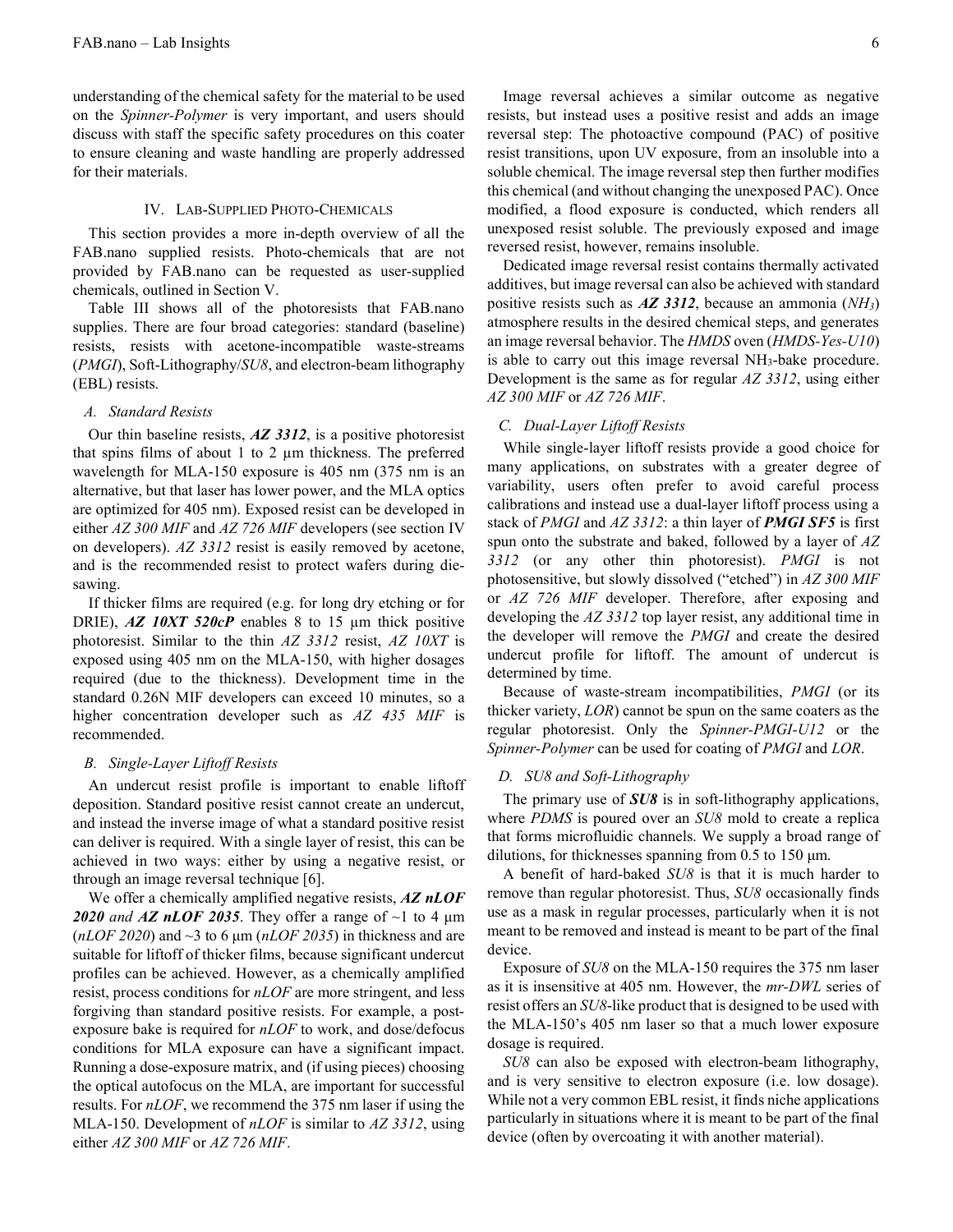A challenge when processing thicker SU8 films is its high viscosity, which makes it more difficult to cleanly dispense and pick up wafers after coating. Extreme care must be taken to avoid contaminated gloves from subsequently contaminating the rest of the lab. Changing gloves after dispensing or picking up wafer after coating is an important precaution to take. Uncured SU8 on the back-side of a wafer is a common mode of contamination, as well as a source of poor vacuum and exposure difficulties on the MLA-150. Ensuring a clean wafer backside (using PGMEA to dissolve contaminants, or a razor blade to scrape off baked on  $SU8$ , or applying blue-tape as a protective film on the backside) is important before proceeding to other parts of the lab. We use the dedicated Spinner-SU8 to help further reduce the chances of cross-contamination.

Many of these precautions also apply to other user-supplied high-viscosity materials (e.g. polyimide).

#### E. Electron-Beam Lithography Resists

We provide several common electron-beam lithography (EBL) resists for dry etching and liftoff. PMMA is a positive EBL resist that is not sensitive to white light. The 950 molecular weight series of PMMA allows film thicknesses of 100 nm to about 1 μm. Even thinner films can be achieved by diluting the 950A2 PMMA with the solvent anisole.

PMMA is commonly developed in 3:1 IPA: MIBK and we stock a pre-mixed ready-to-use solution. Because mixing IPA and MIBK is endothermic, a pre-mixed solution eliminates the wait time for temperature stabilization. It also helps reduce waste caused by mixing up too much. For PMMA, a range of development approaches exist, aiming at improving contrast and/or reducing exposure dose. For example, a mixture of IPA:DI Water offers high-contrast development of PMMA [7].

For liftoff, a dual-layer can help provide a better undercut profile. As the bottom layer, the lab-supplied 495 molecular weight PMMA (495A4) is used, while the top layer is from the 950 PMMA series. The benefit is that for a given dose, the 495 PMMA's shorter chains mean that it is more exposed than it's 950 PMMA counterpart. Thus, the bottom layer of 495 PMMA will develop out more than the top 950 PMMA layer, creating the desired liftoff undercut.

PMMA may not offer enough chemical resistance for selectivity in dry etching (especially in chlorine chemistry). Instead, ZEP 520A provides a more chemically resistant EBL resist, along with higher sensitivity (i.e. lower dose time). However, the high cost of ZEP is unfortunate, and we also provide CSAR-62 AR-P 6200.04 as a somewhat more economical alternative to ZEP. Both ZEP and CSAR are developed in o-Xylene solvent.

HSQ is an electron-sensitive spin-on-glass. It is a negativetone inorganic EBL resist capable of sub 10-nm feature sizes, and it's  $SiO<sub>2</sub>$  properties make it an excellent mask choice for both wet and dry etching. However, it is a very expensive resist and has a limited shelf-life that requires careful storage and management of inventory. HSQ is developed in 25% TMAH in

| <b>OVERVIEW OF FAB.NANO LAB-SUPPLIED DEVELOPERS &amp; SOLVENTS</b> |                          |                                                                                             |                 |               |                                                                                   |  |  |
|--------------------------------------------------------------------|--------------------------|---------------------------------------------------------------------------------------------|-----------------|---------------|-----------------------------------------------------------------------------------|--|--|
| Name                                                               | Type                     | <b>Additional Chemical</b><br>Detail $(1)$                                                  | To be used in   | Disposal      | Primary Application                                                               |  |  |
| AZ 300 MIF                                                         | Developer                | 0.26N (0.238%) TMAH                                                                         | Developer Hoods | Aspirate/AWN  | Standard resist developer without surfactant                                      |  |  |
| <b>AZ 726 MIF</b>                                                  | Developer                | $0.26N(0.238%)$ TMAH                                                                        | Developer Hoods | Aspirate/AWN  | Standard resist developer with surfactant                                         |  |  |
| <b>AZ 435 MIF</b>                                                  | Developer                | 0.35N (0.32%) TMAH                                                                          | Developer Hoods | Aspirate/AWN  | For thick resist developing                                                       |  |  |
|                                                                    |                          |                                                                                             |                 |               |                                                                                   |  |  |
| <b>HMDS</b>                                                        | <b>Adhesion Promoter</b> |                                                                                             | Spin-Coaters    | Solvent Waste | Adhesion promotor for spin-coating, can be<br>spin-coated but recommend HMDS oven |  |  |
| SurPass 3000                                                       | <b>Adhesion Promoter</b> | mildly acidic                                                                               |                 |               | Can help improve resist adhesion to substrates                                    |  |  |
| SurPass 4000                                                       | for EBL                  | mildly alkaline                                                                             | Spin-Coaters    | Solvent Waste | such as III-V's for electron beam lithography                                     |  |  |
|                                                                    |                          |                                                                                             |                 |               |                                                                                   |  |  |
| Isopropyl Alcohol (IPA)                                            | Solvent                  |                                                                                             | Solvent Hoods   | Solvent Waste | Cleaning / Rinsing                                                                |  |  |
| Methanol (MeOH)                                                    | Solvent                  |                                                                                             | Solvent Hoods   | Solvent Waste | Cleaning / Rinsing                                                                |  |  |
| Acetone                                                            | Solvent                  |                                                                                             | Solvent Hoods   | Solvent Waste | Cleaning / Rinsing / Liftoff                                                      |  |  |
| <b>PGMEA</b>                                                       | Solvent/Developer        |                                                                                             | Solvent Hoods   | Solvent Waste | SU8 developer                                                                     |  |  |
| EBR 70/30                                                          | Solvent                  | 70% PGME / 30% PGMEA                                                                        | Solvent Hoods   | Solvent Waste | Cleaning / EBR                                                                    |  |  |
| <b>NMP</b>                                                         | Solvent                  |                                                                                             | Solvent Hoods   | Solvent Waste | Cleaning / Rinsing / Liftoff                                                      |  |  |
| <b>MIBK</b>                                                        | Solvent                  |                                                                                             | Solvent Hoods   | Solvent Waste | Developing PMMA, diluting HSQ                                                     |  |  |
| Anisole                                                            | Carrier Solvent          |                                                                                             | Solvent Hoods   | Solvent Waste | Diluting PMMA and ZEP                                                             |  |  |
| o-Xylene                                                           | Solvent/Developer        |                                                                                             | Solvent Hoods   | Solvent Waste | Developing ZEP and CSAR                                                           |  |  |
| 3:1 IPA:MIBK                                                       | Solvent/Developer        |                                                                                             | Solvent Hoods   | Solvent Waste | Developing PMMA (preferred)                                                       |  |  |
| 25% TMAH                                                           | Base                     | Particularly hazardous.<br>Must use in acid hood, with<br>corrosive PPE & physical<br>buddy | Acid Hood       | Aspirate/AWN  | Developing HSQ                                                                    |  |  |
| <b>Salty Developer</b>                                             | Base                     | NaOH / NaCl                                                                                 | Dedicated Hood  | Aspirate/AWN  | Safer developer for HSQ                                                           |  |  |

TABLE IV

(1): Please refer to Safety Data Sheets (SDS), PubChem, and/or CAMEO Chemicals for each chemical for a more in-depth overview of their hazards, incompatibilities, and proper handling procedures & PPE.

Chemical Acronyms: HMDS (Hexamethyldisilazane), EBR (edge bead remover), PGMEA or PM Acetate (1-Methoxy-2-propanol acetate, aka Propylene glycol methyl ether acetate), PGME (1-Methoxy-2-propanol), NMP (N-Methyl-2-pyrrolidone), TMAH (Tetramethylammonium hydroxide), IPA (Isopropyl alcohol), MIBK (Methyl isobutyl ketone), GBL (Gamma Butyrolactone), Anisole (Methoxybenzene), AWN (acid-waste neutralization system)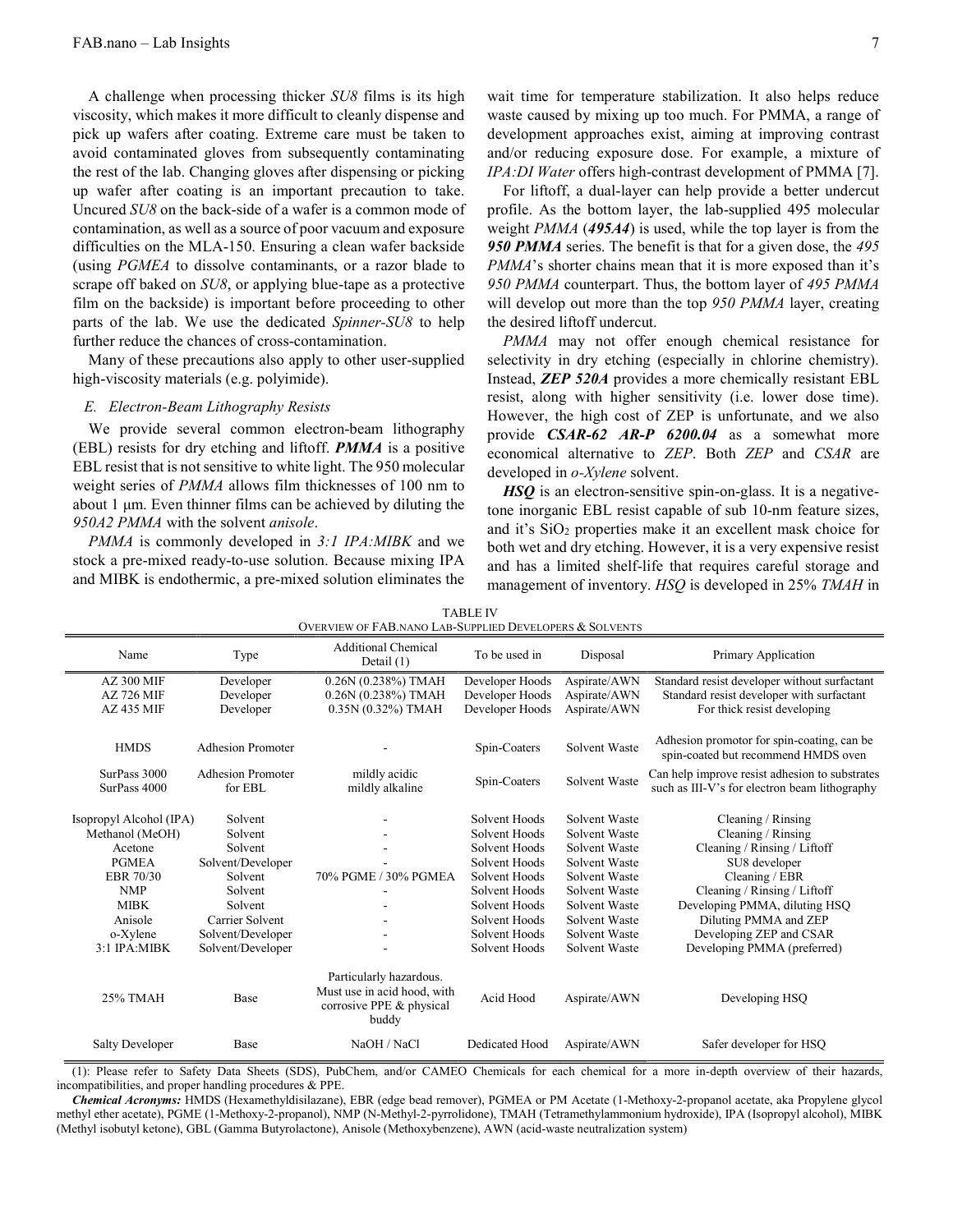an acid-hood. Because 25% TMAH is particularly hazardous [8], a safer and higher resolution alternative is "salty developer", which is a NaOH/NaCl based developer [9]. A dedicated hood is used for  $Na^+$  and  $K^+$  developer products to reduce the risk of ionic contamination and to provide special cleaning procedures before samples join the rest of the lab. The only practical removal method of HSQ is by using hydrofluoric acid.

A lower-cost alternative to  $HSQ$  is provided by  $ma-N$ , a negative-tone organic EBL resist. A benefit of ma-N over HSQ is that, being an organic resist, it can be removed with solvents (instead of hydrofluoric acid).

Many EBL resists are not UV light sensitive. However, some (e.g. PMMA, ma-N) are sensitive in the far-UV below 240 nm [10]. The far-UV sensitivity opens up interesting applications of PMMA as a protective or sacrificial layer, because floodexposure of far-UV using a cross-linker UV-source allows for easy removal or undercuts, e.g. in situations where a substrate is sensitive to the standard AZ developers.

#### V. LAB-SUPPLIED PHOTO SOLVENTS & DEVELOPERS

A list of lab-supplied solvents and developers used in lithography is summarized in Table IV. Standard photoresists develop in a variety of basic solutions. Photoresist developers are often low-concentration solutions of KOH or NaOH in water, and can have added surfactant to assist improve surfacewetting. In many electronic devices, including silicon CMOS chips, the mobile potassium  $(K^+)$  and sodium  $(Na^+)$  can be detrimental to device performance. Because of this, the microelectronics industry switched to a "metal ion free" developer (MIF) which is a solution of low-concentration TMAH. FAB.nano supplies 3 varieties of MIF developer and we isolate the use of  $K^+$  and  $Na^+$  developers (including the "salty" developer") to a dedicated hood to avoid device contamination throughout the lab.

## A. Standard TMAH Developers

The AZ 300 MIF and AZ 726 MIF developers have identical 0.26N (2.38%) TMAH concentrations, but the 726 has added surfactants to facilitate surface wetting and a more even development. Our automated dispense developers will use the 726. For immersion development, both the 300 and 726 are suitable, and in many cases expected to be indistinguishable. For thicker resists, the AZ 435 MIF provides a higher concentration and faster development time. All three developers are basic and disposed into the acid-waste neutralization system by aspirating or disposing into the developer bench sink.

# B. Corrosive Developers

The development of *HSQ* for high contrast commonly uses concentrated 25% TMAH. This is a particularly hazardous chemical [8], and must only be used in an acid-hood with the correct corrosive personal protective equipment (PPE). A safer and higher contrast alternative is the use of the "salty developer", a  $NaOH / NaCl$  mix [9], which is used in a dedicated hood to reduce  $Na<sup>+</sup>$  cross-contamination.

#### C. Solvent Developers

If needed, MIBK, Anisole and NMP can be used to dilute resists down (depending on the resist's carrier solvent) for immediate use. However, the standard solvents we supply are not sufficiently high purity to allow diluting resists for longerterm storage. O-Xylene and the 3:1 IPA:MIBK pre-mix are developers for ZEP and PMMA, respectively. PGMEA (also referred to as **PM-Acetate**) is the developer for SU8.

# D. Solvents for Cleaning

The solvents in Table IV are mainly used to clean substrates (e.g. Acetone, Methanol, Isopropyl Alcohol) or develop certain types of resist (mainly EBL resists and  $SU(8)$ ). NMP is mainly used for liftoff or resist removal.

Acetone evaporates quickly, and can leave residues on the substrate surface. When using acetone to dissolve resist, and the acetone dries out, the particles and resist residues left on the dried-out surface are very challenging to remove. Therefore, the acetone is typically rinsed off using a different solvent – for example isopropyl alcohol, or methanol followed by isopropyl alcohol.

While all solvents are flammable, the flash-point and health hazards vary significantly between them, and it is important not to assume that the solvents are all equal in those respects. This is also why we are using acetone for cleaning the resist spincoaters (instead of e.g. NMP, which has considerable health hazards compared to acetone [11]).

#### VI. PERSONAL-CHEMICAL REQUESTS

We expect that our lab-supplied chemicals are adequate for well over 90% of the user needs. However, in some situation a user may require very specific chemicals that we do not stock, and which do not have equivalents (e.g. polyimide). In these situations, the user can fill out a chemical request form on the MIT nano website [12], requesting permission to supply a userspecific chemical. Upon approval, the user will coordinate with MIT.nano staff, who will receive the chemical, inventory and tag it, and bring it into the lab.

Users are not permitted to bring any chemicals through the gowning area, and building code prohibits the transport of chemicals through public elevators, stairways, and hallways in the building. Any exceptions are handled on a case-by-case basis.

The overview in Table II merely provides some guidance for where user-chemicals may be used. Once a user-chemical is approved, FAB.nano staff will provide further guidance for the spin-coater that should be used for that chemical (based on the specifics of the chemistry and the application).

Users are not permitted to bring any chemicals through the gowning area, and building code forbids the transport of chemicals through public elevators, stairways, and hallways in the building.

If, over time, a chemical turns out to be needed by many users from many research groups, we will consider adding it to the lab-supplied chemical list. Similarly, for chemicals that fail to see any significant demand over time, we may eventually